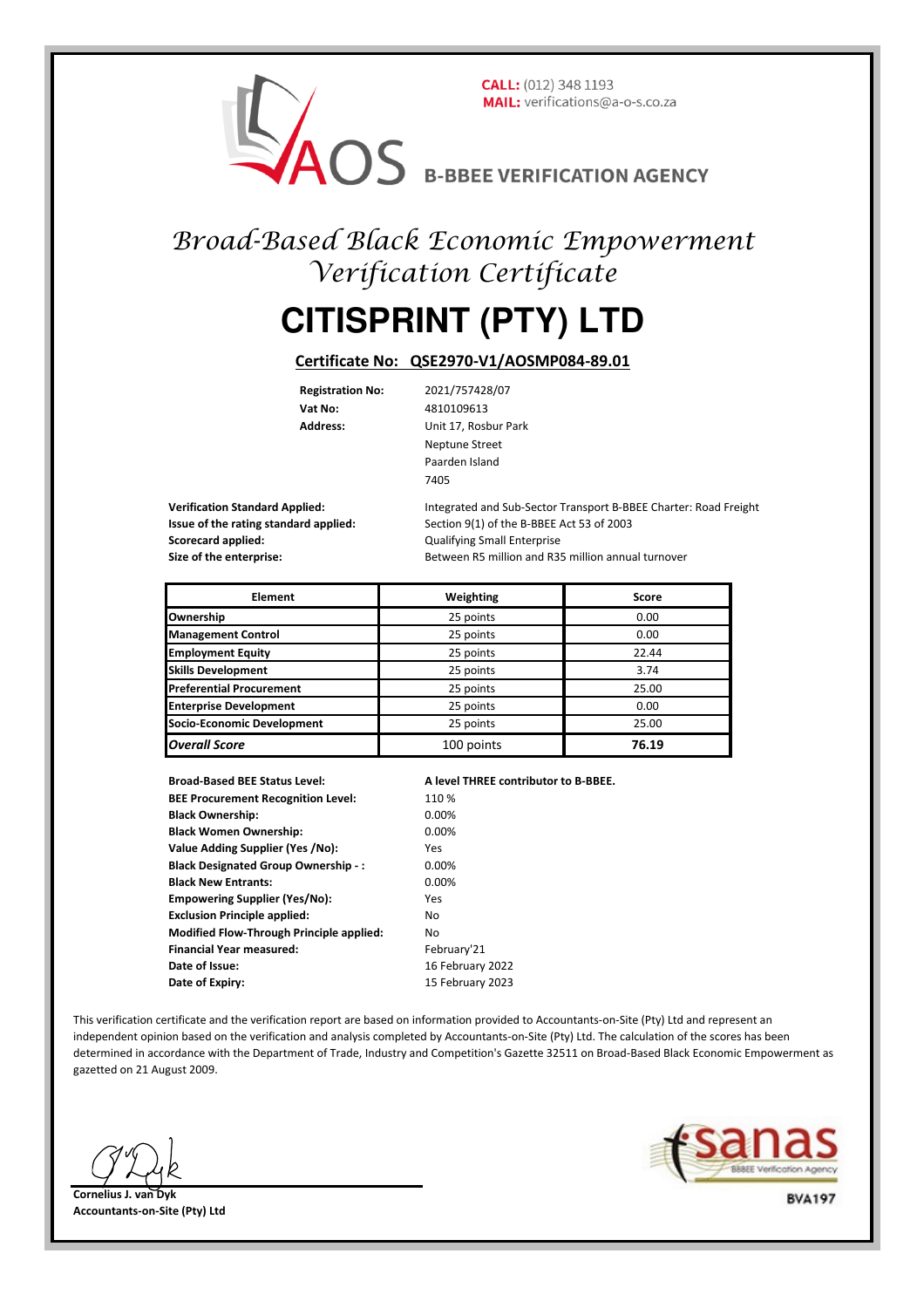

| Weighting     | Ownership                                                                      | Weighting     | Compliance    | Score |  |
|---------------|--------------------------------------------------------------------------------|---------------|---------------|-------|--|
| <b>Points</b> |                                                                                | <b>Points</b> | <b>Target</b> |       |  |
|               | 1.1 Voting Rights                                                              |               |               |       |  |
| 25.00         | 1.1.1 Exercisable Voting Rights in the Enterprise in the hands of black people | 6.00          | 25% + 1 Vote  | 0.00  |  |
|               | 1.2 Economic Interest                                                          |               |               |       |  |
|               | 1.2.1 Economic Interest of black people in the Enterprise                      | 9.00          | 25.00%        | 0.00  |  |
|               | 1.3 Realisation Points                                                         |               |               |       |  |
|               | 1.3.1 Ownership Fulfilment                                                     | 1.00          |               | 0.00  |  |
|               | 1.3.2 Net Value                                                                | 9.00          |               | 0.00  |  |
|               | 1.4 Bonus Points                                                               |               |               |       |  |
| 3.00          | 1.4.1 Involvement in the ownership of the Enterprise by black women            | 2.00          | 10.00%        | 0.00  |  |
|               | 1.4.2 Involvement in the ownership of the Enterprise by black participants     | 1.00          | 10.00%        | 0.00  |  |
|               | in Employee Ownership Schemes, Co-Operatives or Broad-Based                    |               |               |       |  |
|               | <b>Ownership Schemes</b>                                                       |               |               |       |  |
| <b>Total</b>  |                                                                                | 28.00         |               | 0.00  |  |

| CODE SERIES 802: MEASUREMENT OF THE MANAGEMENT CONTROL ELEMENT FOR QSE |                                                               |               |               |      |  |
|------------------------------------------------------------------------|---------------------------------------------------------------|---------------|---------------|------|--|
| Weighting                                                              | Weighting<br><b>Management Control</b><br>Compliance<br>Score |               |               |      |  |
| <b>Points</b>                                                          |                                                               | <b>Points</b> | <b>Target</b> |      |  |
| 25.00                                                                  | Black Representation at Top Management Level                  | 25.00         | 50.10%        | 0.00 |  |
| 2.00                                                                   | Bonus points: Black Women Representation at Top Management    | 2.00          | 25.00%        | 0.00 |  |
| <b>Total</b>                                                           |                                                               | 27.00         |               | 0.00 |  |

| <b>MEASUREMENT OF THE EMPLOYMENT EQUITY ELEMENT FOR QSE</b> |                                                                           |               |            |       |
|-------------------------------------------------------------|---------------------------------------------------------------------------|---------------|------------|-------|
| Weighting                                                   | <b>Employment Equity</b>                                                  | Weighting     | Compliance | Score |
| <b>Points</b>                                               |                                                                           | <b>Points</b> | Target     |       |
|                                                             | Black employees of the Measured Entity who are Management as a            | 7.50          | 40.00%     | 7.50  |
| 25.00                                                       | percentage of all Management                                              |               |            |       |
|                                                             | Black Women Employees of the Measured Entity who are Management as a      | 7.50          | 20.00%     | 7.50  |
|                                                             | percentage of all Management                                              |               |            |       |
|                                                             | Black Employees of the Measured Entity as a percentage of total employees | 5.00          | 60.00%     | 5.00  |
|                                                             |                                                                           |               |            |       |
|                                                             | Black Women Employees of the Measured Entity as a percentage of total     | 5.00          | 30.00%     | 2.44  |
|                                                             | employees                                                                 |               |            |       |
| 2.00                                                        | Bonus points for meeting or exceeding the EAP targets in each category    | 2.00          |            | 0.00  |
|                                                             | above                                                                     |               |            |       |
| Total                                                       |                                                                           | 27.00         |            | 22.44 |